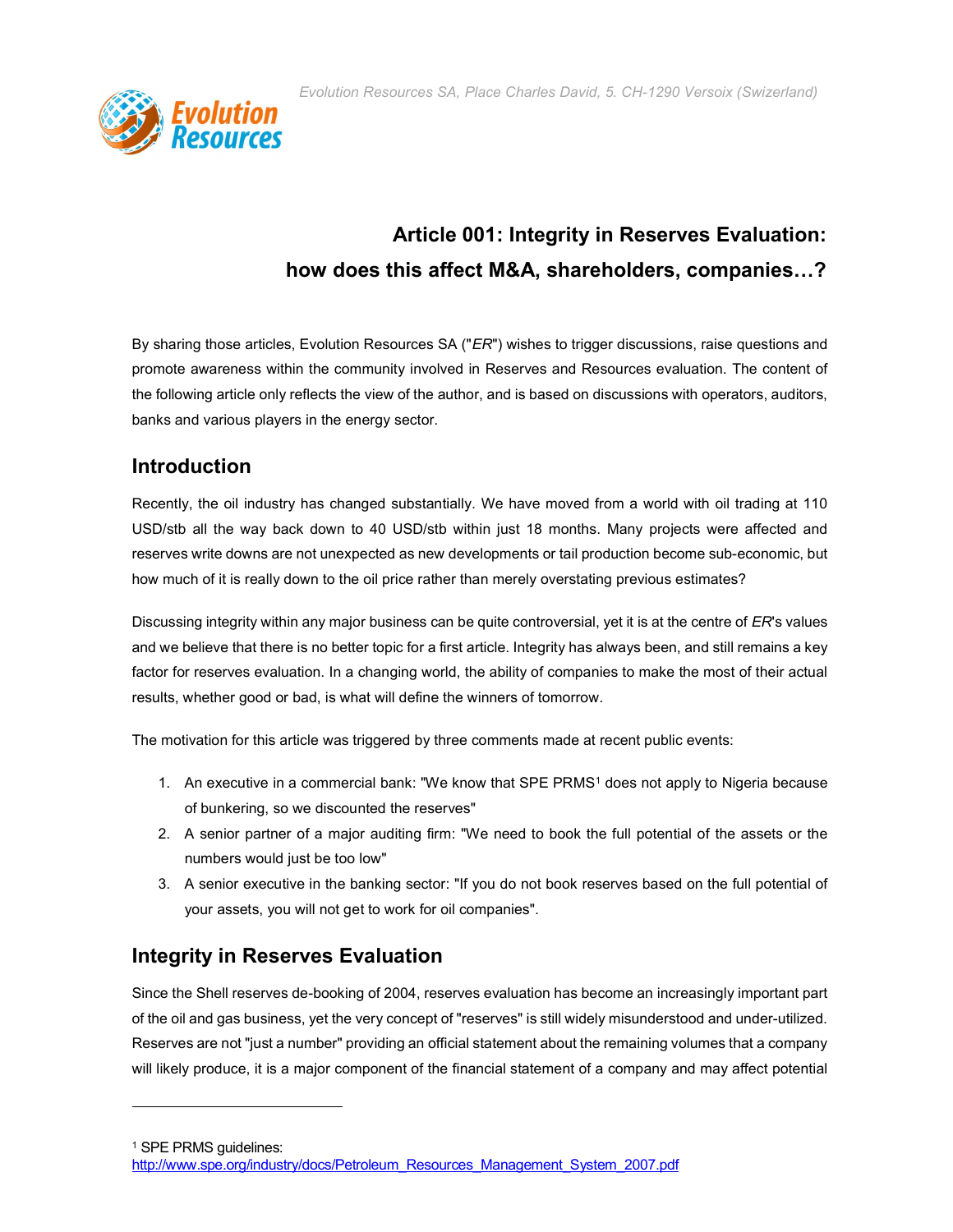

impairments. Reserves are also of utmost relevance to banks in enabling them to assess and review potential loans. If used correctly, reserves evaluation provides management with a reality check about how efficient the projects are in comparison to the business plan, where there may be potential areas at risk and how to mitigate those risks. It is also an intrinsic part of any Competent Person Reports ("CPR") providing investors with valuable information about the return on investment that can be expected, based on a reasonable and unbiased technical and commercial estimate. Ultimately, the purpose of reserves estimation is to protect shareholders by providing an estimation of the cash value of a company at a given point in time, and under a given set of acceptable assumptions.

Gaffney Cline recently published a very interesting article<sup>2</sup> stating: "The aim of a CPR is to provide a responsible, unbiased and independent opinion on the technical aspects of the company, with the ultimate purpose of informing and protecting investors". This appears like a good description but we would argue that the goal of a CPR is not limited to the technical aspects of the company. Since such requires reserves information, it must embed the "commerciality<sup>3</sup>" of any potential project. More importantly, in view of recent de-bookings and observed trends, one may wonder if those evaluations (regardless of who is the evaluator) can always be considered "responsible, unbiased and independent".

In early 2004, Shell made the headlines because their proved reserves were overestimated. Eventually, the company had decreased their 1P reserves by 24%. Over the last few years, we have seen companies with activities in the North Sea, Africa and the Middle East reducing their mid case reserves by as much as 50%, yet this was hardly noticed (unless you were directly impacted as a shareholder). Why have oil companies with a substantial amount of "certified" reserves made such huge losses, or disappeared completely? Was it really all just down to the oil price?

#### Companies / Operators

We all like big numbers, and oil companies are no different. Whilst major reserves additions or a good reserves replacement ratio (RRR) will generally have a positive effect on share prices, it will also affect annual bonuses and operator's KPIs are often misaligned with the interest of shareholders (e.g. compensating management for matching production targets at a loss during low oil prices<sup>4</sup>).

During internal evaluation, companies are frequently keen on reporting high reserves. This is reinforced by the erroneous idea that Business Planning and Reserves Evaluation are the same exercise. While certainly closely related, the purpose of business plans should be to fully develop the assets and maximize the value of the company. On the other hand, reserves estimations are constrained by specific guidelines and provide a screenshot of the company's situation at a given point in time, usually based on current conditions (or realistic conditions according to historical data). Over the past few years, we have seen companies using the

<sup>2</sup> http://gaffney-cline-focus.com/the-competent-persons-

report?utm\_medium=email&utm\_campaign=The%20Competent%20Persons%20Report%20FINAL&utm\_conten t=The%20Competent%20Persons%20Report%20FINAL+CID\_88628826e5b4c4139aaaa65047482b62&utm\_so urce=campaign%20monitor&utm\_term=Find%20out%20more

<sup>3</sup> Ref: PRMS guidelines

<sup>4</sup> Ref: http://www.ft.com/cms/s/0/faa32c0e-576a-11e6-9f70-badea1b336d4.html#axzz4HOm4wuLv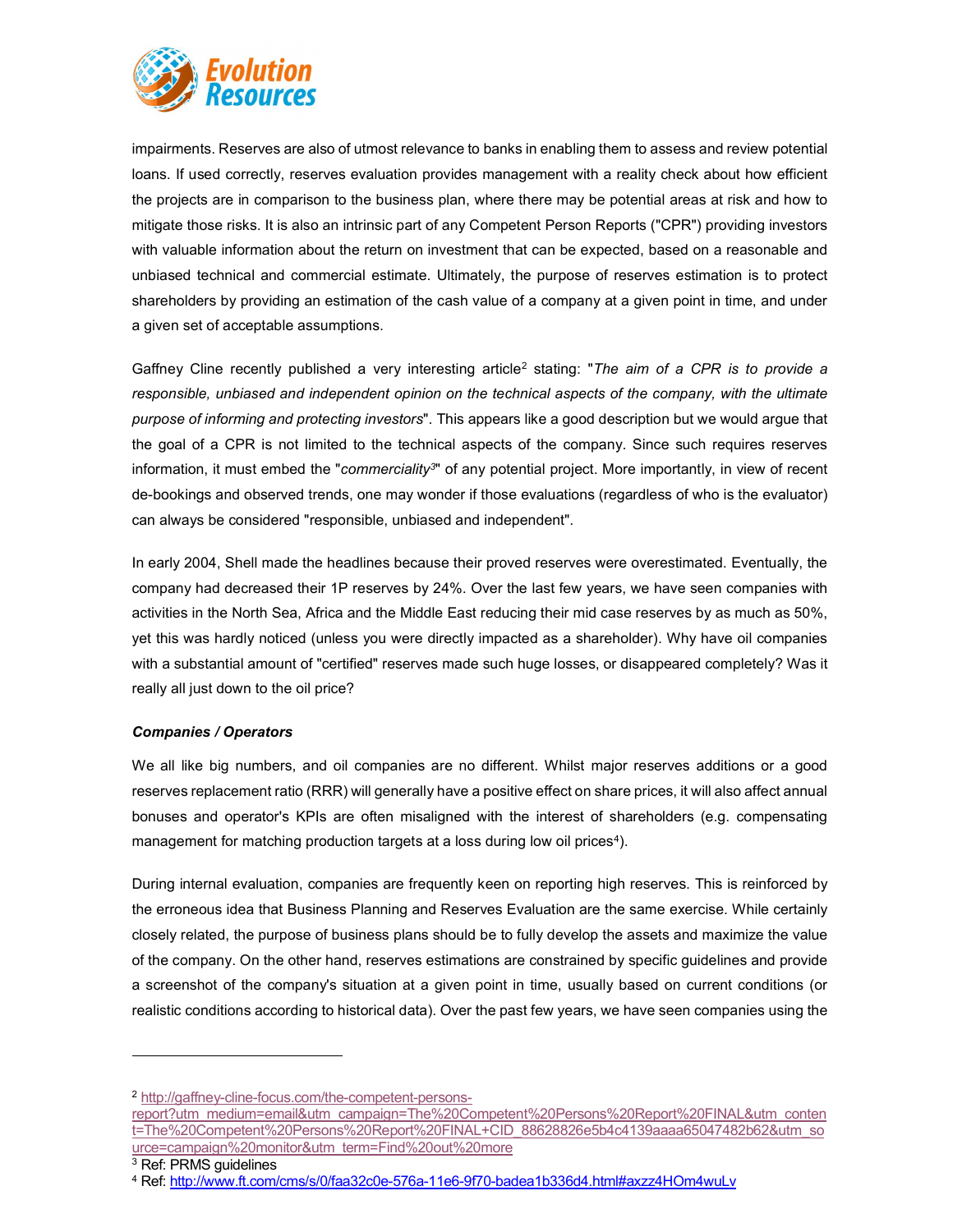

2P case to book unsanctioned development projects, or to overestimate the outcome of approved projects based on business planning assumptions $^5$ , but does that really matter for managing efficiently a company?

When reporting reserves to top management, we are making a statement confirming that a certain amount of oil should be recovered, based on a portfolio of projects for which a budget has been approved (or is almost certain to be approved in the near future). If reserves are overstated, then more investments will be required to actually deliver production targets. Hence, in the long term the target volumes may be matched but the cash flow of the company will be substantially reduced because of severely underestimating CAPEX and OPEX. More importantly, a company may not optimally allocate its capital as decisions are based on the wrong assumptions. This can go unnoticed in a 110 USD/stb environment, when new projects remain cash flow positive and can still compensate for the lack of delivery of the base case. However, when the oil price drops, it is time to reassess reserves, clean the books and start reviewing those projects into details.

#### Auditors

Auditors are unbiased and independent, yet there are surprisingly large differences between evaluations completed by different - technically sound - auditors. In spite of what was said above, some auditors choose to publish "reserves", or CPRs, accounting for the full potential of the asset. This means that the volumes published often refer to a "business plan case", instead of a "reserves case". Eventually, reality will catch up and we face three scenarios

- 1. The company keeps on investing, and provides new projects compensating for the overbooking. In this case, only the cash flow, thus the NPV, of the company is affected.
- 2. The company does not invest in new projects, and we are facing a potentially major de-booking.
- 3. The asset is farmed out and the reserves bookings are reviewed. In this case, however, some stakeholders may be exposed to litigations.

In a regulated market, such as the overseen by the SEC, auditors make sure that their estimation is fully backed-up by a set of consistent data. However, the SEC only focusses on proved reserves. Even though reporting probable reserves is now allowed, it is only optional<sup>6</sup>. Therefore, if the value of a company is estimated on a 2P case, regulatory bodies may not be reviewing the results and the auditor has the flexibility to use business plan cases or split conditions in guidelines to increase reserves. This leads to increasing the 2P case while being able to remain fully compliant with SEC on the 1P case. Whether this is justified or not is a long debate that needs to be looked at on a case by case basis but, in the absence of a regulatory regime, the auditor has little to lose, until a de-booking has to be explained.

<sup>5</sup> Note that in rare cases, business planning assumptions have reduced 2P reserves (e.i. for very mature assets). This will be discussed in another upcoming article.

 $^6$  Comment for the SEC representative at annual EGRC meeting, April 2016: "We now allow reporting the 2P case, but for some reasons companies chose not to do it…"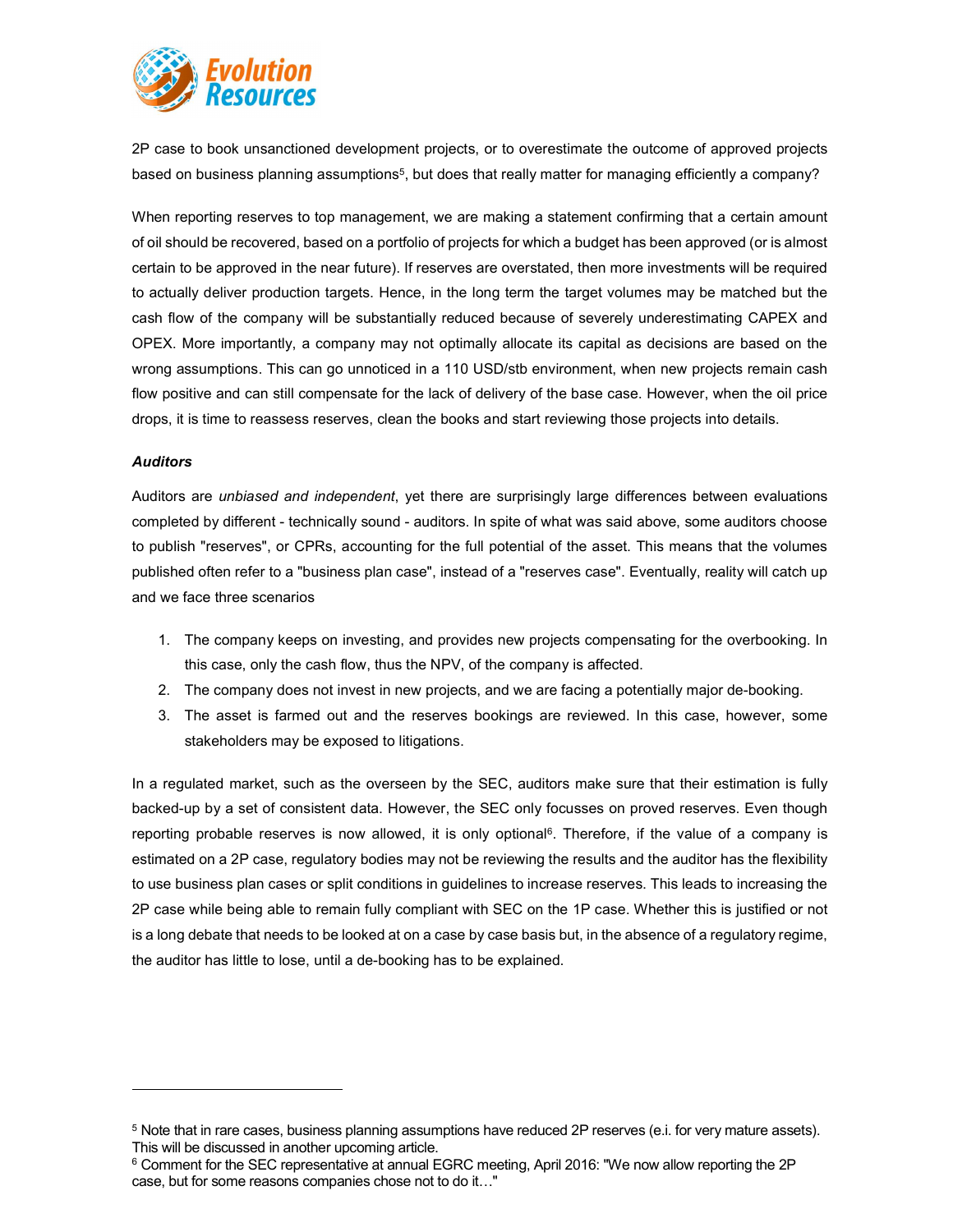

Banks

Banks are amongst the primary users of reserves reports. Whether it is for reserves based lending (RBL) or project financing, reserve reports should provide an unbiased view on the expected cash flow profile and financial health of a company. As some reserves reports cannot be relied upon, the bank must seek alternative solutions to manage risks. Three main approaches can be observed in banks:

- 1. Focus only on the 1P case: By estimating the financial viability of any project based on the 1P (or "proved") case, a bank may rightly assume that a company will likely exceed expectations. Per SEC definition, proved reserves should follow the principle of reasonable certainty, defined as "much more likely to be achieved than not"<sup>7</sup>. On the positive side, this would protect banks in regards to companies reporting under the SEC regulations. However, this does not protect investors against major unpredictable events impacting the industry whereby one still needs to use common sense. For example, in December 2014, the oil price used for SEC reporting according to the 12 months average rule was 102.1USD/stb, yet Brent spot price on 31<sup>st</sup> of December was 62.2USD/stb. Another drawback of using the 1P case is to potentially miss out on opportunities. In green fields, the reserves spread is typically large because of the high level of uncertainty. In such circumstances, the 1P case could be very low, or even sub-economic, purely because it is constrained by a set of guidelines. Yet, the investments case might be reasonably robust. By definition, 2P reserves cases are supposed to represent a more realistic view of the expectations and could even offer a very attractive upside.
- 2. Alternatively, risks could be insured against a potential loss. A detailed technical report by an established auditor will assist banks into convincing insurance companies that the investment is reasonably sound. However, CPR will often focus on the full technical potential of the asset (i.e. a business plan case) instead of the technically and commercially<sup>8</sup> viable reserves behind a project, hence reducing the risk profile of the investment. Again, this is not a problem in the 110USD/stb environment, as most projects are valuable and the return on investment may only be reduced. In a 40USD/stb environment, however, an insurance policy will have to offset potential losses.
- 3. Last but not least, banks may account for risks by using discount factors. The most commonly used are reserves adjustment factors (RAF) or risk adjusted discount rate (RADR). Interestingly, almost  $90\%$  of the users of RADR choose to increase the discount rate in their evaluations<sup>9</sup> (therefore decreasing the NPV) in order to account for reserves risk. Considering the volatility of the market over the last few years, the fact that banks are more concerned about reserves evaluation than about the oil price says a lot about their trust in evaluation reports...

<sup>7</sup> Ref SEC: Modernization of oil and gas reporting – RIN 3235-AK00, chapter 2.E.

 $8$  Note that the term "commercial" also account for the all, regulatory requirements, countries' approvals, company commitments… toward the project

<sup>&</sup>lt;sup>9</sup> Ref SPEE 35<sup>th</sup> Annual Survey of Parameters Used in Property Evaluation, June 2016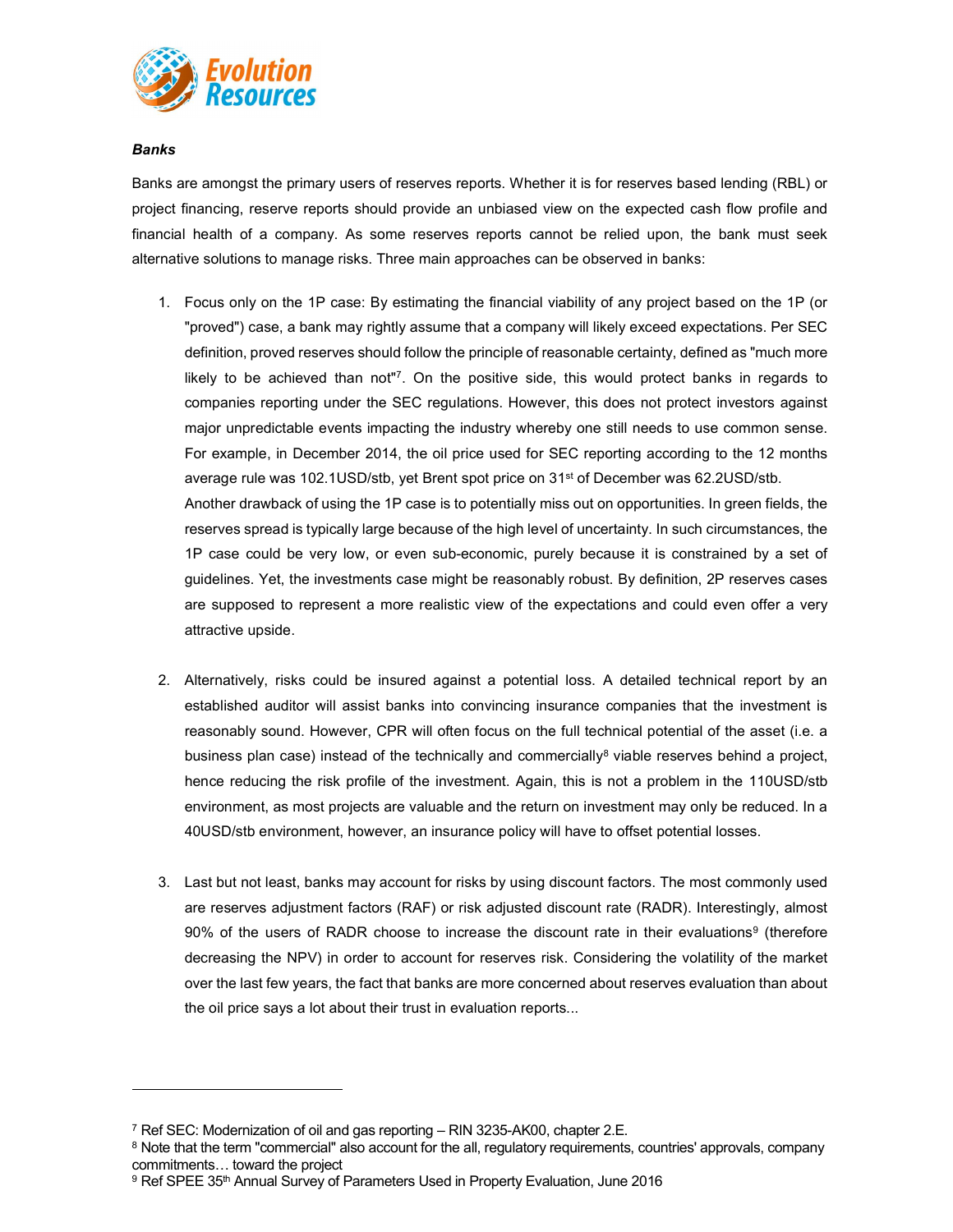

#### Insurances, funds and shareholders

Insurance companies have to rely on operators not defaulting, or that on average, the premium charged to banks will offset losses. Over the last few years, high oil prices ensured that we would no see major defaults, but in today's environment, it will be interesting to see how insurances will manage potential losses, and how reserves reports will be considered in the future.

Under ordinary circumstances, overstating reserves will not cause a company to default. However, it will almost certainly lead to capital mismanagement and, more importantly, mislead investors by substantially altering the risk profile of a company. Funds and shareholders are somehow in a similar position as insurance companies. They will be directly affected by reserves overstatements and by the false risk profile of a company. From the perspective of those end-users, overstating reserves in official reports is just dishonest. Whether the certified reserves are artificially increased to farm-out the assets, or to raise cash and encourage investors, the share price is extremely likely to decrease in the long term. In some cases, such as after a M&A transaction, this might lead to litigation. However, not everything is bad with the low oil price: whilst it affects cash flow, it also provides a great opportunity for companies and auditors to sanitize the books.

#### **Conclusion**

In many cases, 2P reserves are overestimated in a similar manner to that we observed in the Shell proved reserves case in 2004. Overestimations usually remain unnoticed during high oil price environments, as the cash flow of companies allows them to compensate for potential reserves losses with new projects, nevertheless the NPV will be affected. This is mainly observed in reasonably green assets, as overbookings are highlighted when the reservoirs become depleted or when assets are farmed-out, in which case the new operator is likely to adjust reserve numbers.

While banks are mainly affected in case of massive defaults, the real victims of overestimating 2P reserves are players at the end of the financial value chain, such as shareholders, insurance companies and funds. When the oil price decreases, projects offsetting those overbooking become cash flow negative and disappear. Even if companies do not file for bankruptcy, the massive reserves reductions will affect a company value.

As for funds and shareholders, M&A deals are probably one of the main areas affected by overbooking 2P reserves. Interestingly, the lack of court cases can probably be explained by the fact that with no real authority controlling 2P bookings (e.g. on the London Stock Exchange), it is easy to blame it all on the low oil price.

The old statement: "everybody does it" is unfortunately often true, but some companies are slowly understanding the value of using correct numbers. Knowing the future cash flow is key for efficient budget planning and project optimization. In a volatile low oil price, we can no longer afford to waste capital on marginal (or sub-economic) projects to compensate for underperforming assets, and today most operators are reviewing their portfolio and refocussing their investments. The good old days when we could say ironically "what is a hundred millions USD between friends" are truly gone…